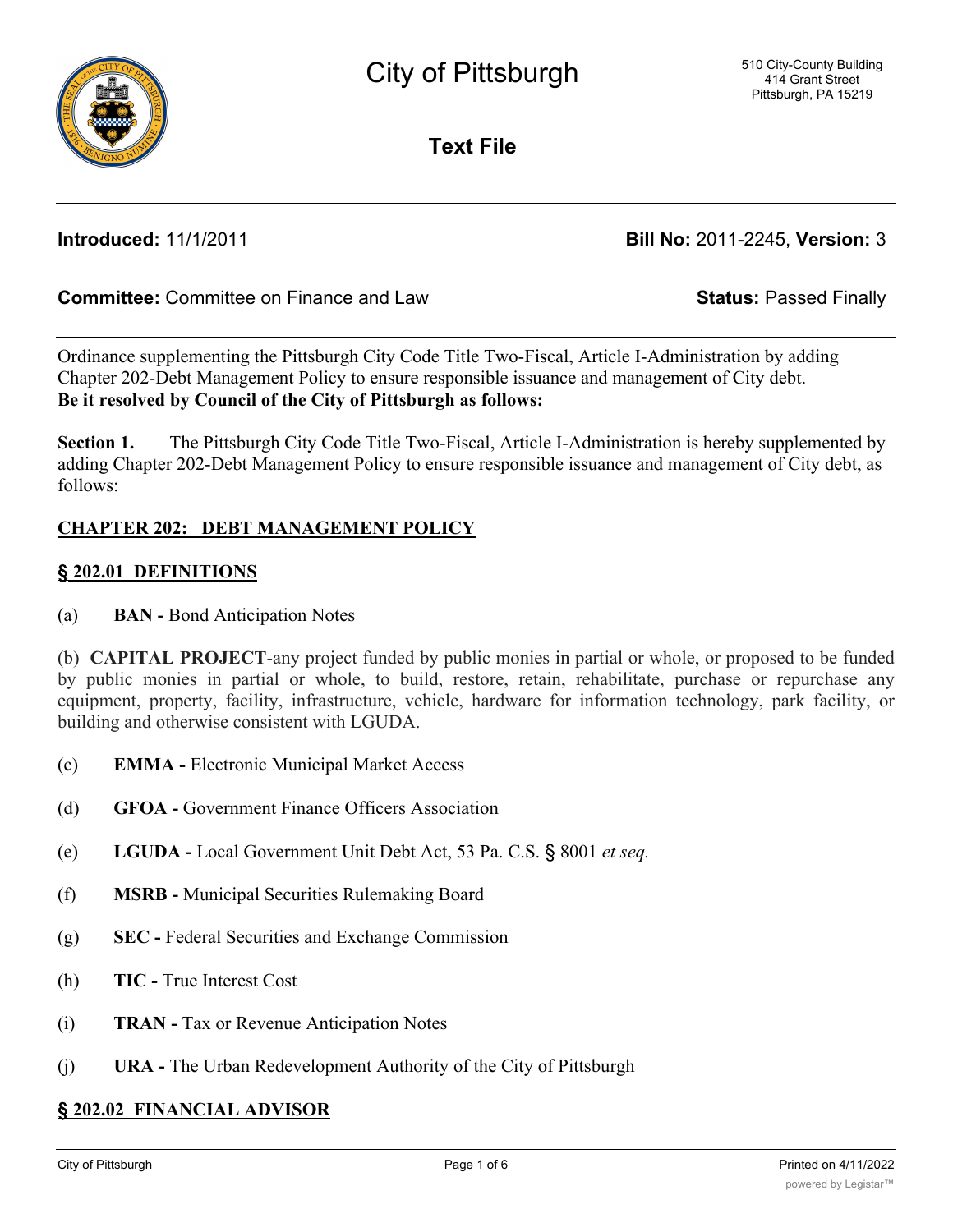# **Introduced:** 11/1/2011 **Bill No:** 2011-2245, **Version:** 3

## **Committee:** Committee on Finance and Law **Status:** Passed Finally

(a) City Council shall have the ability to enter into a contract with a certified financial advisor when needed consistent with existing authority, who shall provide professional assistance and analysis of any prospective debt issue.

(b) The Council Financial Advisor shall not be associated with, or be a beneficiary in any manner, regarding the issuance that is being analyzed and shall comply with all applicable law.

#### **§202.03 AUTHORITY, SCOPE AND OBJECTIVES**

- (a) Introduction
- 1. The City of Pittsburgh (the City) shall have the ability to issue or guarantee public debt appropriately and advantageously and in response to ongoing capital needs of the City and its agencies.

2. The City recognizes that the foundation of a well-managed debt program is a comprehensive debt management policy. The following policy exists to establish parameters and provide guidance governing the issuance, management, evaluation and reporting of debt obligations.

(b) Authority

1. The City's authority to issue debt comes from the City's Home Rule Charter.

2. All debt shall be issued in accordance with all applicable federal, state and city requirements governing the issuance of public debt.

(c) Objectives

1. To ensure that financial decisions made today by the City do not have an adverse impact on current and future citizens.

2. To maintain or improve the City's credit ratings, lowering the costs of borrowing through sound debt issuance practices.

3. To maintain financial flexibility for current and future citizens.

Sections 202.04 through and inclusive of Section 202.09 are deleted and the following Sections 202.04 through and inclusive of Section 202.18 are substituted therefore.

#### **§202.04 DEBT MANAGEMENT RESPONSIBILITY**

The Finance Director is responsible for the management of the City's debt and the compliance with this policy.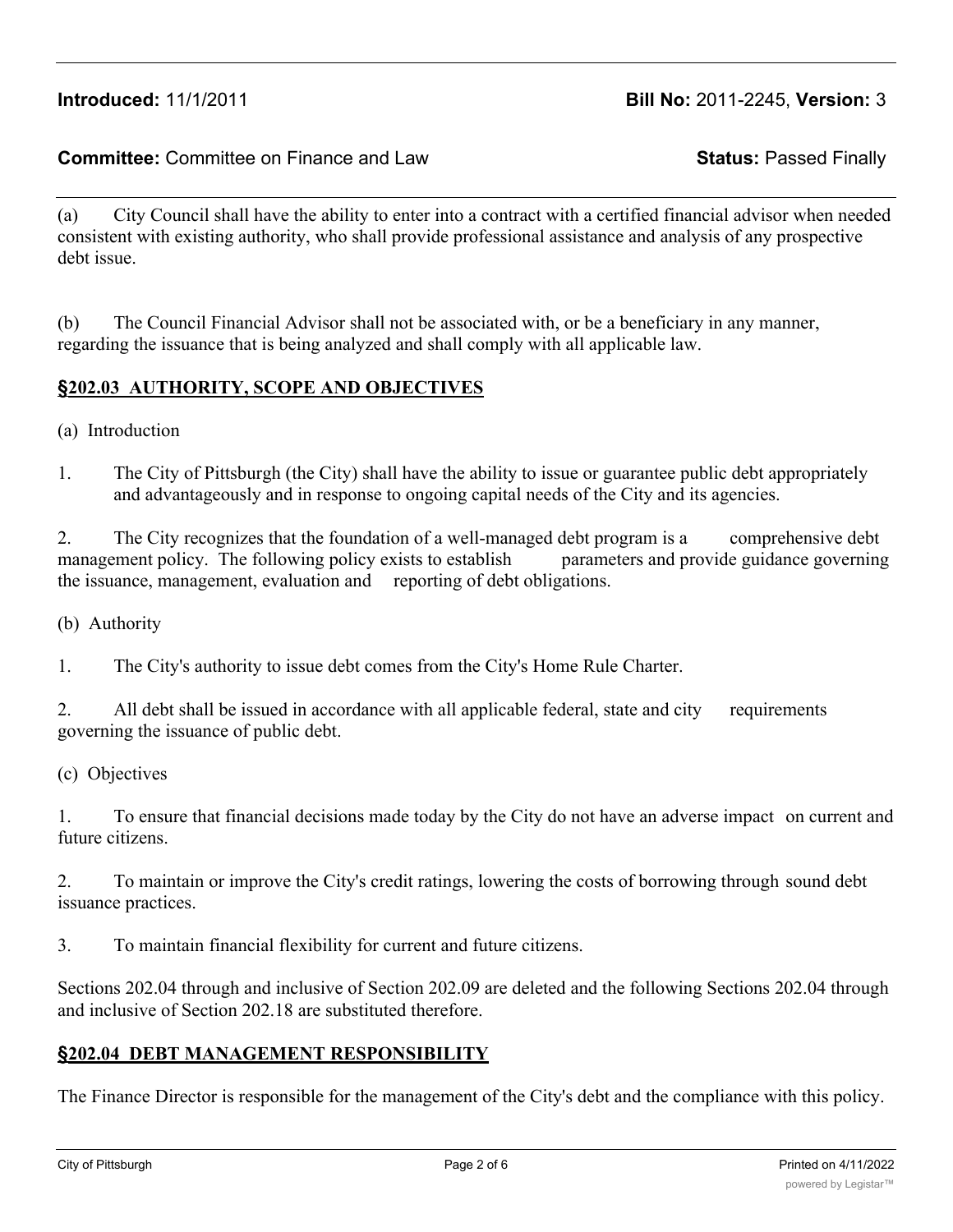#### **§202.05 DEBT COVERED BY THIS POLICY**

This policy is applicable to all tax supported bonds issued directly by the City or guaranteed by the City's tax base. The use of the term "City" in this policy shall include the City and its agencies whose debt is guaranteed by the City's tax base. City component units are encouraged to develop or amend a debt policy generally consistent with this Debt Management Policy.

#### **§202.06 PURPOSE OF DEBT**

(a) Debt to fund capital projects should only be issued if the capital projects are authorized and included in the City's five year Capital Program.

(b) The City will not use long-term debt to finance current operations.

(c) TRANs are short term notes secured by a pledge of taxes and other General Fund revenues. The City may issue tax or revenue anticipation notes (TRANs) to manage timing differences between its tax and revenue receipts and expenditures in a fiscal year. TRANs are limited to the maximum cash flow deficit requirements for the current fiscal year.

#### **§202.07 DEBT AFFORDABILITY**

(a) The City will limit its tax supported debt service as a percent of General Fund including debt service expenditures to 17.0%. With the understanding that as of the date of adoption of this Debt Management Policy, the City exceeds this limit, the City has a 10 year goal of reducing this ratio to 12.0%.

(b) For the purpose of this policy, tax-supported debt includes all tax supported bonds issued directly by the City or guaranteed by the City's tax base.

(c) The City will limit its tax supported debt principal to 5% of full taxable assessed value. The City has a 10 year goal to reduce this debt burden to 4%.

(d) The City's debt will be in compliance with the limitations of the Local Government Unit Debt Act (LGUDA).

(e) The City has the goal of funding at least 15% of capital expenditures from pay-as-you-go cash, as measured on a five-year basis.

## **§202.08 GENERAL OBLIGATION DEBT GUARANTEES**

The City will limit contingent exposure to debt service payments for other entities. Any requests for a City guarantee will be analyzed for the benefits to the City; risk of actual financial exposure; and impact on the City's debt burden and credit ratings. Any such commitments must be approved by City Council.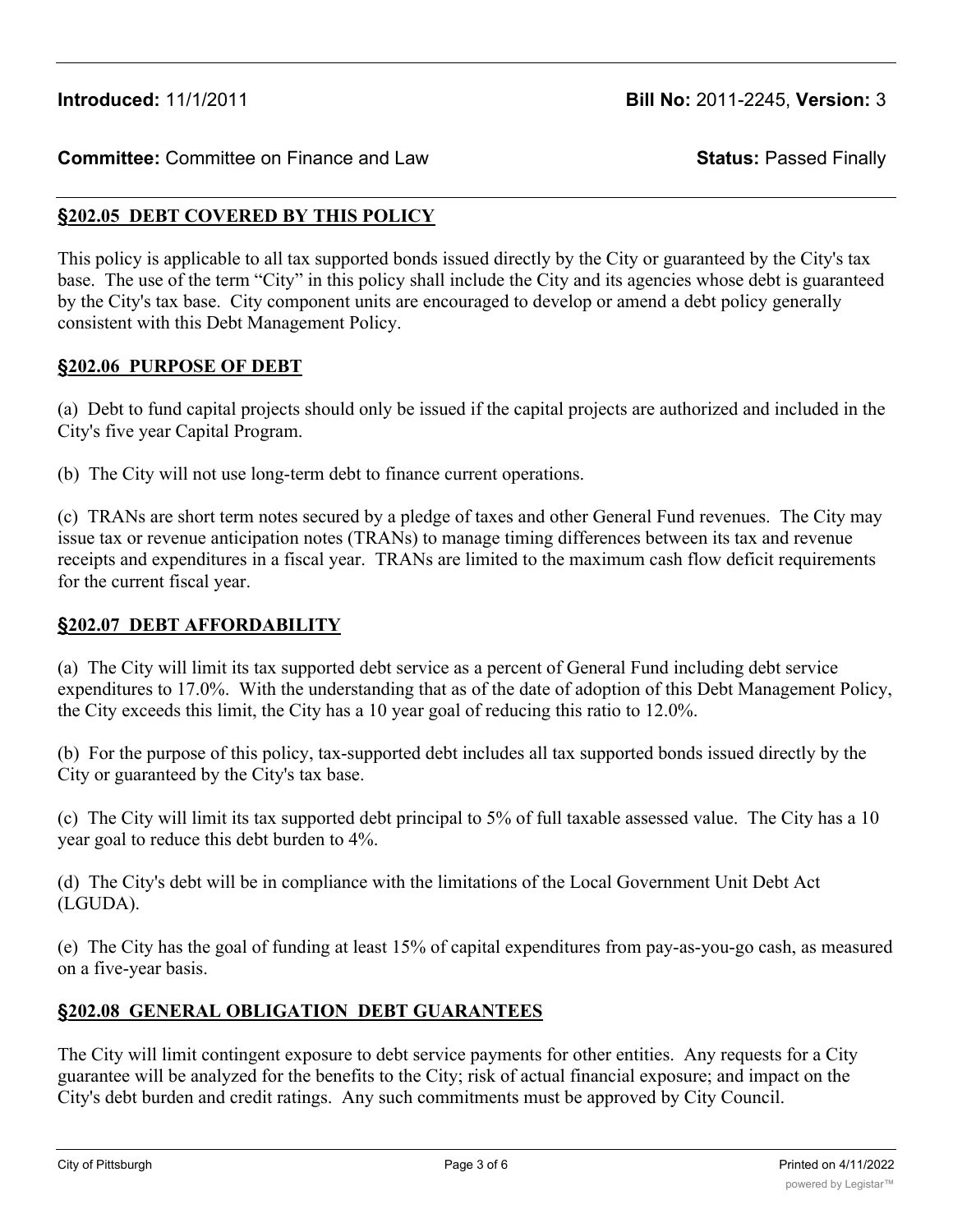#### **§202.09 REFUNDINGS AND RESTRUCTURING**

(a) The City may refund outstanding debt if the present value savings are at least three percent of the principal amount of the refunded debt, net of costs of issuance. For each maturity being refunded, the present value savings should be at least one percent. However, if the aggregate 3% threshold is met, inclusion of each maturity will not be unreasonably withheld.

(b) All refunding bond opportunities will be carefully considered to produce a favorable financial impact for the City.

#### **§202.10 TYPES OF DEBT**

(a) The City expects to issue most of its debt for capital purposes in the form of long term fixed rate bonds.

(b) Variable rate debt is limited to 15% of total debt principal to which this policy is applicable. Variable rate debt may be in the form of variable rate bonds or notes or tax exempt commercial paper.

(c) Bond Anticipation Notes (BANs) will be undertaken only if the transaction costs plus interest of the debt are less than the cost of internal financing, or available cash is insufficient to meet working capital requirements.

(d) The City may not issue debt with derivative products.

## **§202.11 DEBT STRUCTURE**

(a) Principal should generally be amortized to achieve annual debt service consistent with the provisions of Section 202.07 "Debt Affordability," with a goal of level annual debt service.

(b) Principal amortization should generally be structured to achieve a minimum target of 50% of all outstanding principal scheduled to be repaid within the first half of the life of the maturity of the debt issue.

(c) The average life of debt should be no greater than the projected average life of the assets being financed. The final maturity will generally not exceed 20 years, unless a longer lifespan can clearly be demonstrated, e.g., funding for buildings or bridges. Under no circumstance shall maturities exceed 30 years.

(d) For each bond issue, the City will evaluate options and prices for credit enhancement and may utilize it if it results in net overall savings and acceptable terms.

#### **§202.12 FINANCIAL DISCLOSURE**

(a) The City is committed to full and complete financial disclosure, and to cooperating fully with rating agencies, institutional and individual investors, other levels of government and the general public to share clear, comprehensible and accurate financial information.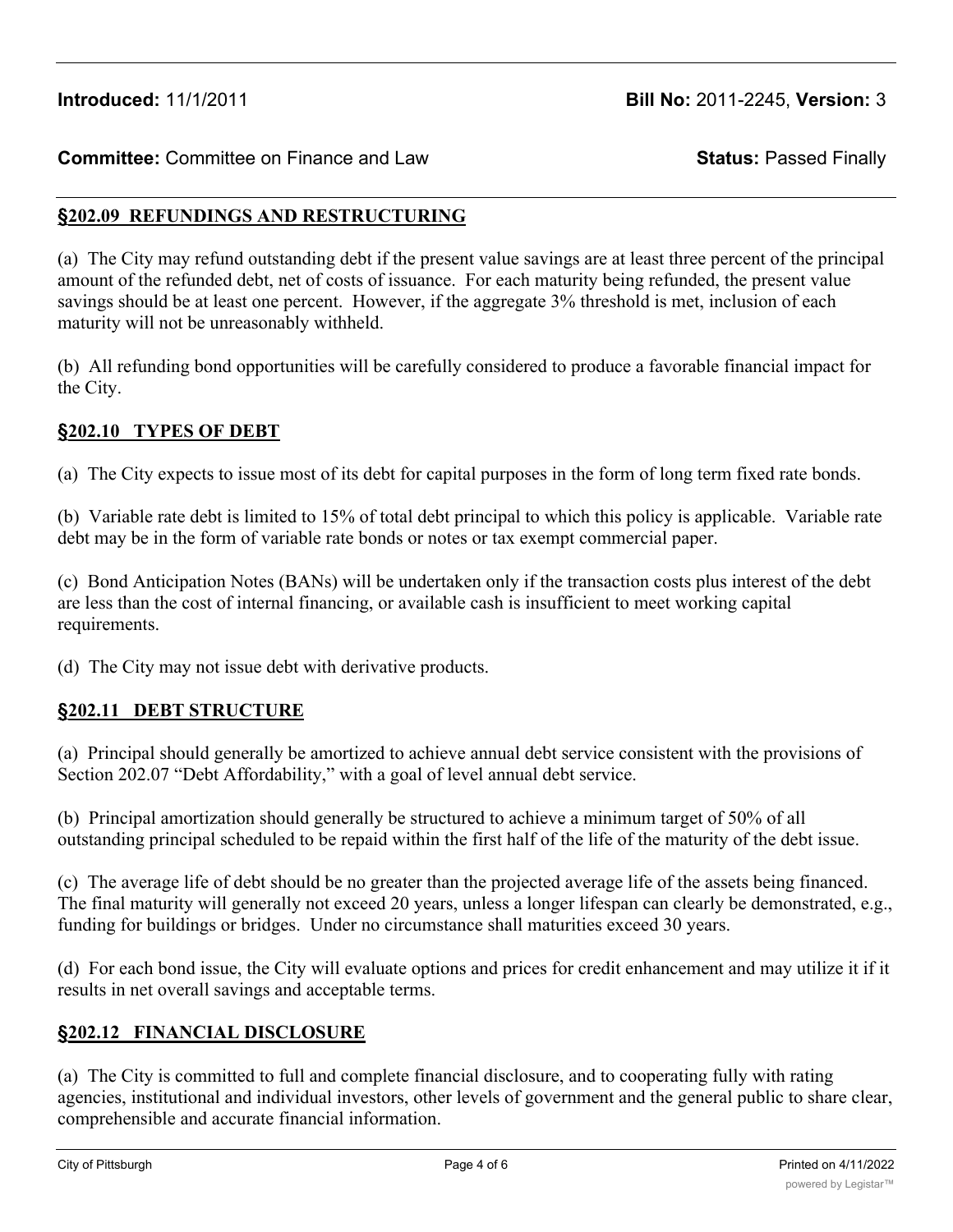(b) The City is committed to meeting secondary disclosure requirements on a timely and comprehensive basis. It will comply with Securities and Exchange Commission (SEC) Rule 15c2-12 which requires an annual filing with the MSRB's (Municipal Securities Rulemaking Board) Electronic Municipal Market Access (EMMA), which provides financial information and operating data relevant to investors in City obligations. In addition, the City will file material event notices when required under Rule 15c2-12.

# **§202.13 ARBITRAGE REQUIREMENTS**

The City will comply with all of its tax certificates for tax exempt financings by monitoring the arbitrage earnings on bond proceeds on an interim basis and by rebating all positive arbitrage when due, pursuant to Internal Revenue Code Section 148. The City may employ an arbitrage consultant to prepare these calculations.

# **§202.14 PERIODIC POLICY REVIEW**

At least once every three years, the City will review this policy and recommend changes, as appropriate, to City Council for approval.

## **§202.15 METHOD OF SALE**

The City will choose the method of sale, as between competitive and negotiated, that is most appropriate given the current circumstances of the City's finances and the nature of the issuance. Considerations will include the complexity of the issue requiring specialized expertise, volatile or uncertain credit markets or the City's credit ratings or outlook.

## **§202.16 PROFESSIONALS**

The City will apply GFOA best practices in the use and selection of professionals involved in the bond issuance process, including financial advisor and bond counsel.

## **§202.17 COMPLIANCE**

(a) As a part of each budget request, debt or lease issuance approval, the City will disclose whether it is currently in compliance with this policy and if the requested action(s) or debt issuance will likely result in noncompliance with the policy.

(b) Any exceptions to this policy approved by City Council shall be included in Council's legislation authorizing debt issuance.

# **§202.18 INVESTMENT OF BOND PROCEEDS**